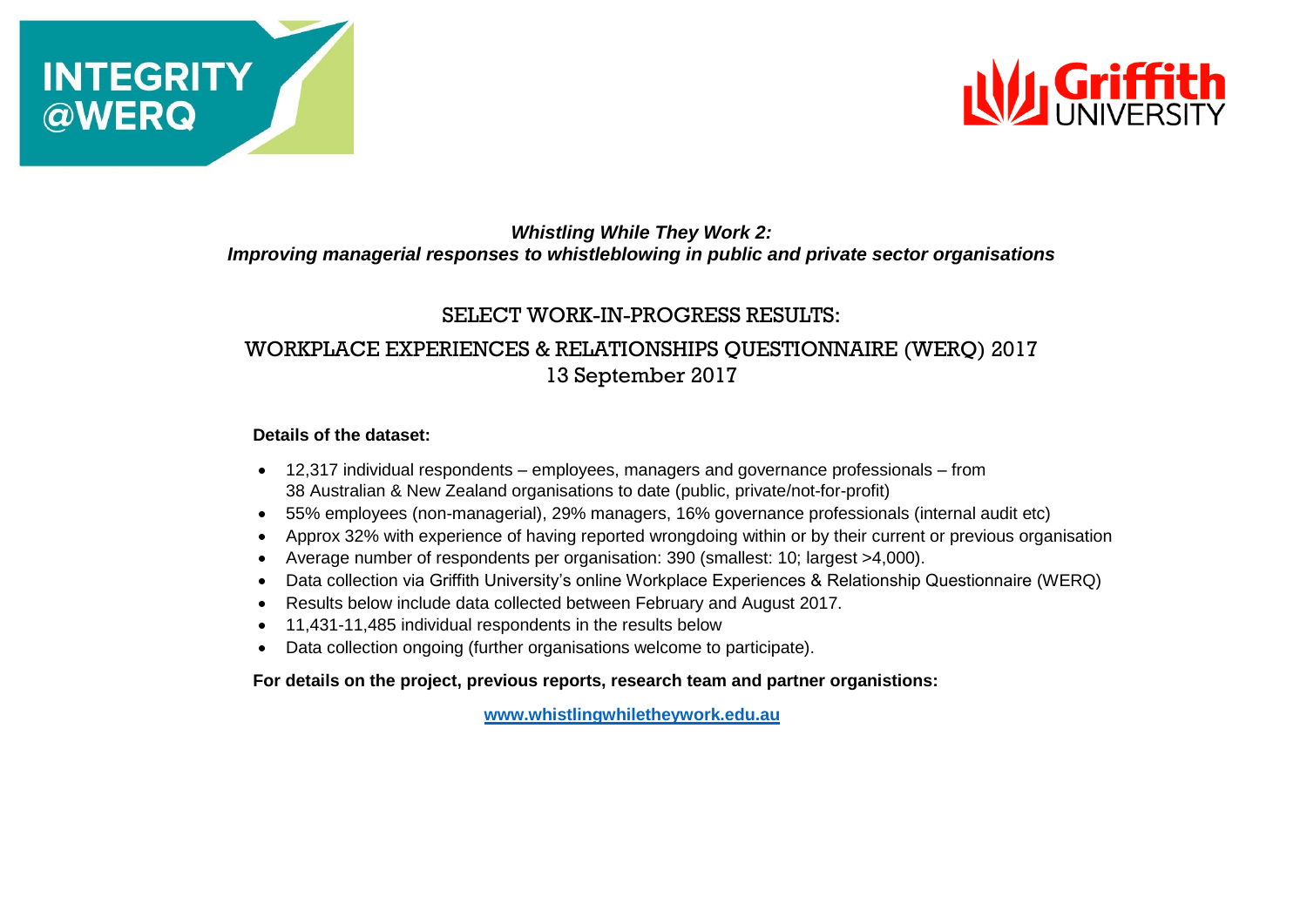

Importance of reporting by employees for bringing wrongdoing to light (% important/very important)

Know what support organisation provides for employees who report (% agree / strongly agree)

■ Confident something appropriate would be done if reported wrongdoing in organisation (% agree / strongly agree)

professionals (n=1,849)

Total (n=11,447)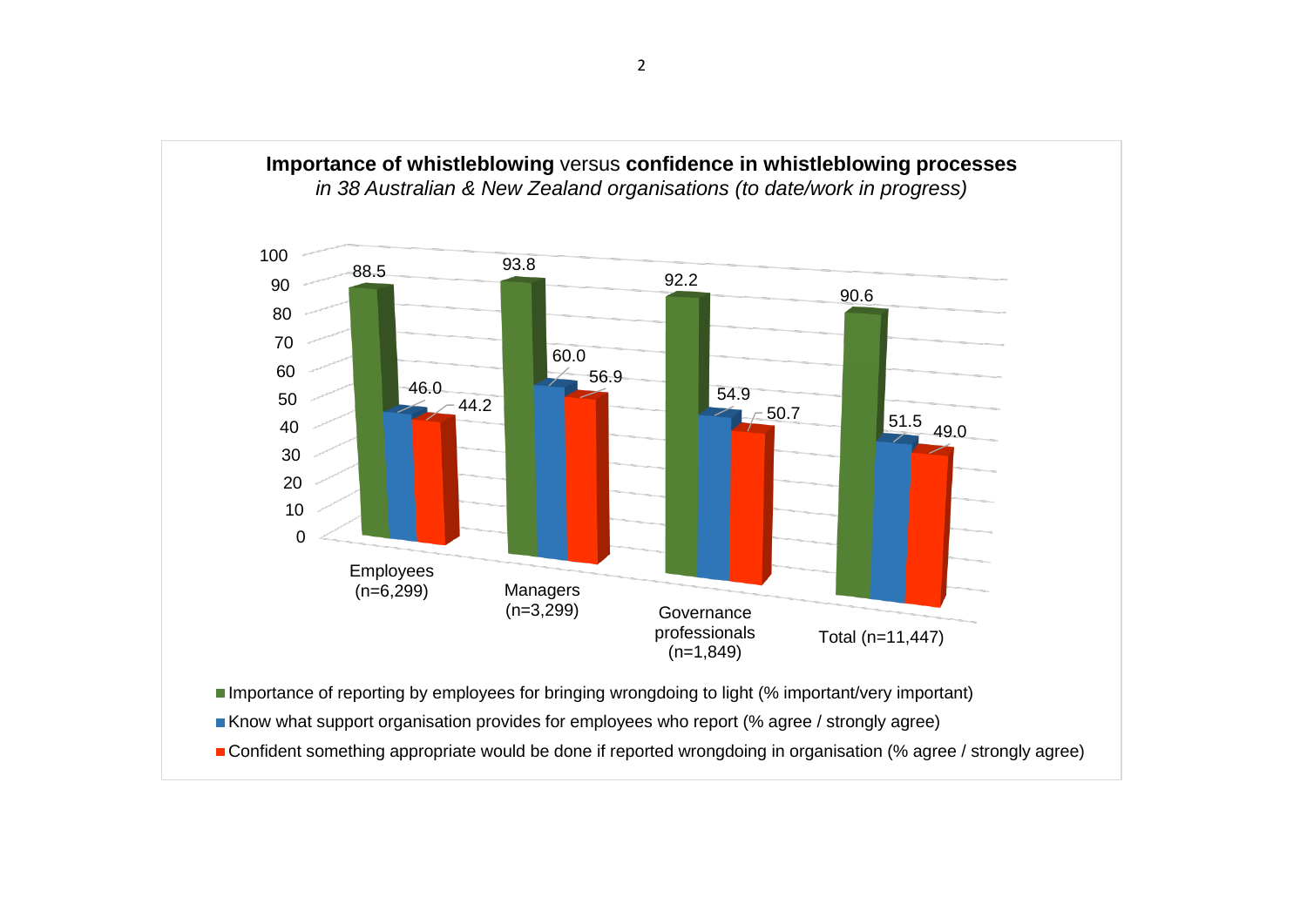**D4.** In your own view, how important do you believe each of the following is for bringing to light wrongdoing in or by your organisation? **1 = Not important – 5 = Very important**

| <b>Present Role</b>         |           | Routine<br>internal<br>controls | Internal<br>audits and<br>reviews | Management<br>observation | Client, public or<br>contractor<br>complaints | <b>Reporting by</b><br>employees | External<br>investigations or<br>audits | Accidental<br>discovery |
|-----------------------------|-----------|---------------------------------|-----------------------------------|---------------------------|-----------------------------------------------|----------------------------------|-----------------------------------------|-------------------------|
| Rank                        |           | $=2$                            | 3                                 | $=2$                      | 4                                             |                                  | 5                                       | 6                       |
| <b>Employees</b>            | Mean      | 4.16                            | 4.15                              | 4.14                      | 4.06                                          | 4.27                             | 4.04                                    | 3.80                    |
|                             | <b>SD</b> | .810                            | .824                              | .846                      | .841                                          | .751                             | .874                                    | .980                    |
|                             | N         | 6301                            | 6303                              | 6298                      | 6290                                          | 6299                             | 6302                                    | 6294                    |
| <b>Managers</b>             | Mean      | 4.29                            | 4.19                              | 4.36                      | 4.13                                          | 4.44                             | 4.05                                    | 3.82                    |
|                             | <b>SD</b> | .733                            | .814                              | .726                      | .821                                          | .658                             | .875                                    | 1.000                   |
|                             | N         | 3302                            | 3299                              | 3295                      | 3295                                          | 3298                             | 3300                                    | 3300                    |
| Governance<br>professionals | Mean      | 4.27                            | 4.26                              | 4.25                      | 4.15                                          | 4.38                             | 4.14                                    | 3.87                    |
|                             | <b>SD</b> | .755                            | .748                              | .766                      | .800                                          | .689                             | .826                                    | .981                    |
|                             | Ν         | 1846                            | 1851                              | 1847                      | 1846                                          | 1849                             | 1848                                    | 1847                    |
| Total                       | Mean      | 4.22                            | 4.18                              | 4.22                      | 4.10                                          | 4.34                             | 4.06                                    | 3.82                    |
|                             | <b>SD</b> | .782                            | .810                              | .806                      | .829                                          | .719                             | .868                                    | .986                    |
|                             | N         | 11449                           | 11453                             | 11440                     | 11431                                         | 11446                            | 11450                                   | 11441                   |

| <b>Reporting by employees</b>       | <b>Employees</b> | <b>Managers</b> | <b>Governance</b><br>professionals | <b>Total</b> |       |
|-------------------------------------|------------------|-----------------|------------------------------------|--------------|-------|
| Not important                       | 32               | 11              | 5                                  |              | 48    |
|                                     | 0.5%             | 0.3%            | 0.3%                               | 0.4%         |       |
| A little                            | 136              | 23              | 26                                 |              | 185   |
|                                     | 2.2%             | 0.7%            | 1.4%                               | 1.6%         |       |
| Somewhat important                  | 556              | 171             | 113                                |              | 840   |
|                                     | 8.8%             | 5.2%            | 6.1%                               | 7.3%         |       |
| Important                           | 2950             | 1384            | 825                                |              | 5159  |
|                                     | 46.8%            | 42.0%           | 44.6%                              | 45.1%        |       |
| Very important                      | 2625             | 1710            | 880                                |              | 5215  |
|                                     | 41.7%            | 51.8%           | 47.6%                              | 45.6%        |       |
| Subtotal important / very important | 88.5%            | 93.8%           | 92.2%                              | 90.6%        |       |
| <b>Total</b>                        | 6299             | 3299            | 1849                               |              | 11447 |
| Percentage                          | 55.0%            | 28.8%           | 16.2%                              | 100%         |       |